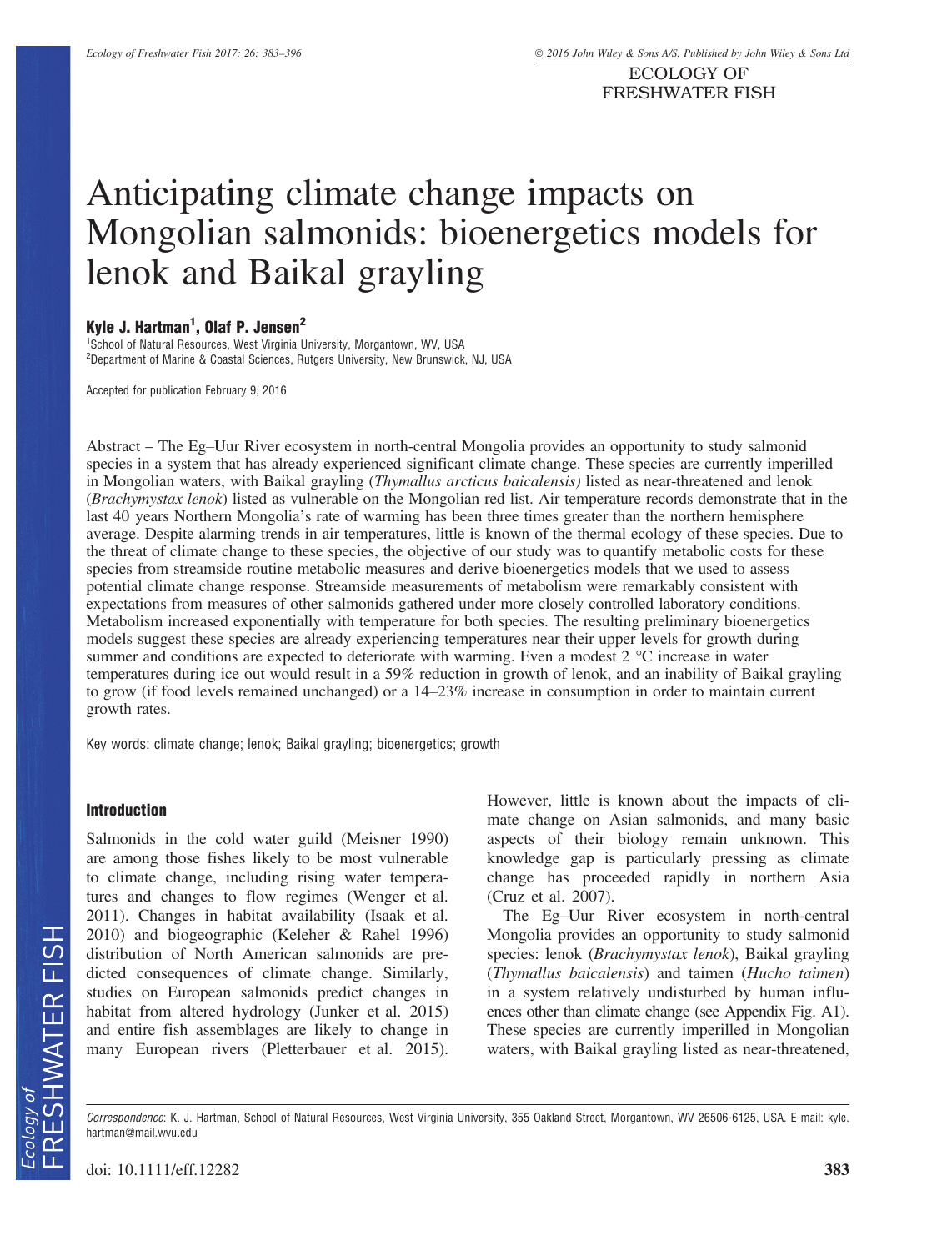lenok listed as vulnerable and taimen listed as endangered on the Mongolian red list (Ocock et al. 2006).

Air temperature records demonstrate that northern Mongolia is experiencing not only warmer temperatures, but longer heat wave duration (Batima et al. 2005; Nandintsetseg et al. 2007; Sharkhuu et al. 2007; Dagvadorj et al. 2009). Air temperatures have increased by more than  $2 \degree C$  since the 1940s (Nandintsetseg et al. 2007) with temperature anomalies of 1.5 °C since 1980 (through 2000; Batima et al. 2005). Heat wave duration as defined by daytime high temperatures of  $25-30$  °C, increased by  $8-18$  days since  $\sim$ 1960 (Batima et al. 2005). Despite alarming trends in air temperatures in Mongolia, little is known of the thermal ecology of these species.

Bioenergetics models have emerged as an important tool in predicting climate change impacts to fishes (Hill & Magnuson 1990; Petersen & Kitchell 2001; Kao et al. 2015a). Such models directly integrate changes in thermal regime to energy costs and production of fishes making them ideal for studying climate change impacts on individuals and populations (Griffiths & Schindler 2012; Hardiman & Mesa 2014; Holt & Jorgensen 2014) and communities (Cline et al. 2013; Kao et al. 2015a,b). Bioenergetics can be incorporated into models that consider other biotic and abiotic factors affected by a changing climate (Megrey et al. 2007; Okunishi et al. 2009).

Due to the threat of climate change to these species, the objective of our study was to quantify metabolic costs of grayling, lenok and taimen, and develop bioenergetics models of fish growth that could in turn be used to assess possible impacts of climate change on these species. We then used bioenergetics models to evaluate effects of increased water temperature on salmonid growth and consumption rates. However, due to low catches of taimen, we could only proceed with bioenergetics models for lenok and Baikal grayling.

# Study area

Our study area was the Eg and Uur Rivers (referred to here as the Eg–Uur River) within 10 km of their confluence. The Eg River is the outflow from Lake Hovsgol, Mongolia's largest lake by volume and connects Lake Hovsgol to the Selenge River. The Uur is considered a tributary of the Eg, although at their confluence, the discharge of the Uur is frequently greater (Jensen unpublished data). Both rivers are typically ice covered from November through May, and they reach their peak discharge during the wetter summer months (June and July). The fish community of the Eg–Uur River near their confluence consists of 12 species, including three salmonids: taimen, lenok and Baikal grayling (Mercado-Silva et al. 2008). Fishing pressure in this remote area is low and consists mainly of recreational fishing for lenok and grayling, which are often retained, and taimen, which must be released (Jensen et al. 2009).

# Materials and methods

Construction of bioenergetics models for Mongolian fishes is limited by a lack of development and infrastructure including electricity in the countryside. Traditionally bioenergetics models are developed from laboratory measures on fish under carefully controlled thermal and photoperiod conditions (Brett & Groves 1979; Hartman & Brandt 1995a). Most attention is paid to how fish size and temperature affect metabolism and ad libitum feeding rate, whereas other energetic components are frequently borrowed from other species (Hanson et al. 1997; Chipps & Wahl 2008). This is particularly true for rare and endangered species (Petersen et al. 2008). In developing bioenergetics models for lenok and Baikal grayling, we chose to measure routine metabolism directly, derived consumption functions from functions reported for other salmonids and borrowed parameters for other cost and waste terms from the literature.

# Bioenergetics models

Bioenergetics models are based upon the balanced energy equation (Winberg 1956).

$$
C = G + (M + \text{SDA}) + F + U,
$$

where  $C$  is consumption,  $M$  is metabolism. SDA is heat lost in transforming food into utilisable energy,  $F$  is egestion, and  $U$  is excretion. Knowledge of five of these values allows solution for the sixth. Most commonly, the bioenergetics models are used to estimate consumption from measures of growth.

Such models have been increasingly popularised by the advent of software that enabled greater ease of use of the models (Hanson et al. 1997; Hartman & Kitchell 2008). Due to this popularity and the upcoming advent of a Fish Bioenergetics Model 4.0 software which will run in the statistical computing environment, R, the parameters for our bioenergetics models for lenok and Baikal grayling follow the naming and parameter convention used in the Fish Bioenergetics 3.0 software (Hanson et al. 1997).

The Fish Bioenergetics 3.0 software uses one of several submodels to estimate the various cost and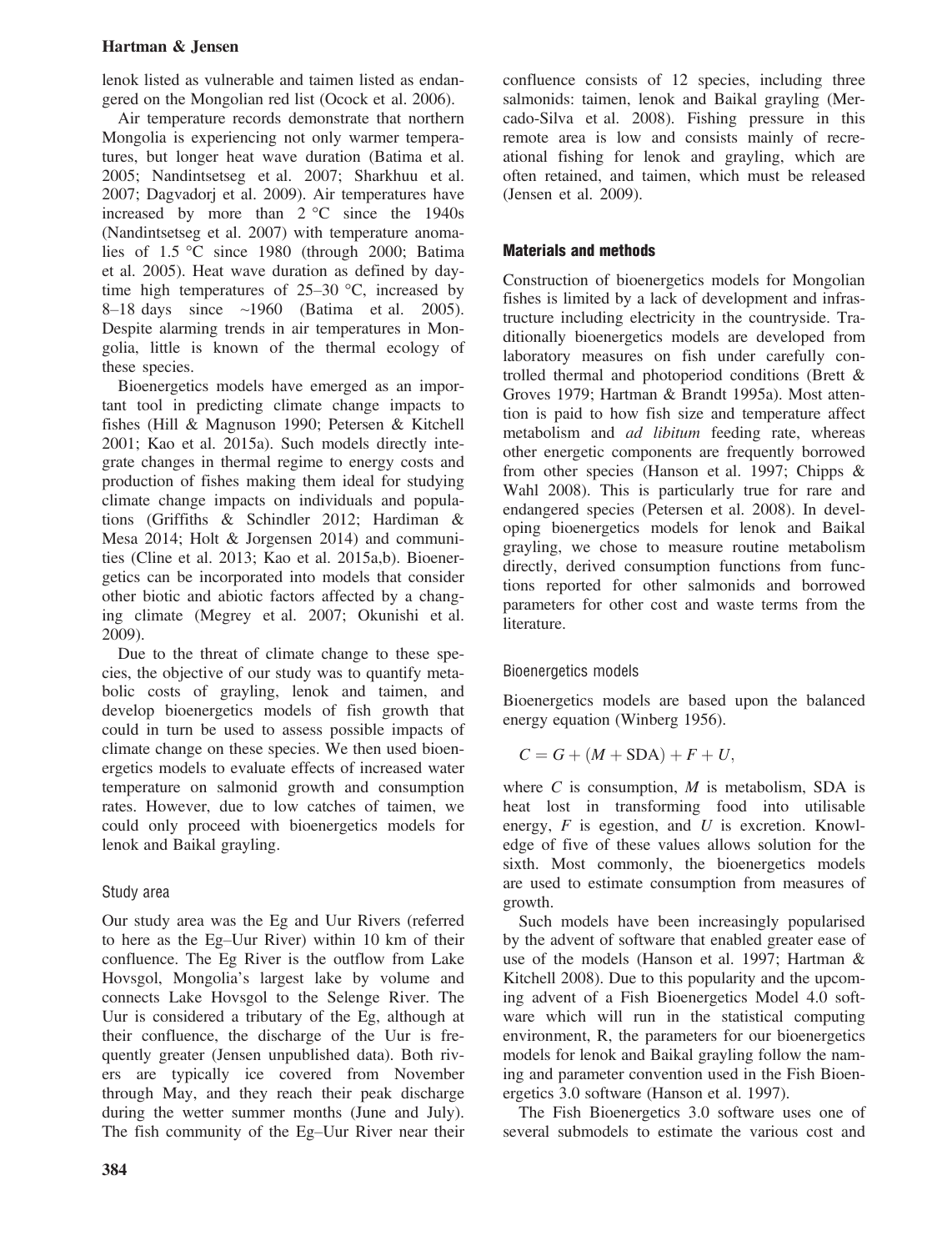loss terms and to establish a limit  $(C_{\text{max}})$  on consumption rates for fish (Hanson et al. 1997). The maximum consumption function is modelled as a product of both an allometric function and a temperature dependence function.

$$
C_{\text{max}} = \text{CA} \cdot W^{\text{CB}} \cdot f(T).
$$

Where CA is the intercept of the allometric function, *W* is fish mass  $(g)$ . CB is the slope of the allometric mass function, and  $f(T)$  is the temperature dependence function. The temperature dependence of salmonids has generally been modelled using the Thornton & Lessem (1978) algorithm

$$
f(T) = K_{\rm A} \cdot K_{\rm B},
$$

where  $K_A$  and  $K_B$  describe  $C_{\text{max}}$  as it increased and decreases with increasing temperature respectively:

$$
K_{A} = \frac{CK1 \cdot L1}{1 + CK1 \cdot (L1 - 1)},
$$
  
\n
$$
L1 = e^{(G1 \cdot (T - CQ))},
$$
  
\n
$$
G1 = \frac{1}{CTO - CQ} \cdot \ln \frac{0.98 \cdot (1 - CK1)}{CK1 \cdot 0.02},
$$
  
\n
$$
KB = \frac{CK4 \cdot L2}{1 + CK4 \cdot (L2 - 1)},
$$
  
\n
$$
L2 = e^{(G2 \cdot (CTL - T))},
$$
  
\n
$$
G2 = \frac{1}{CTL - CTM} \cdot \ln \frac{0.98 \cdot (1 - CK4)}{CK4 \cdot 0.02}.
$$

Here, CQ and CTL are the lower and upper water temperature, respectively, where the temperature dependence is a small proportion (CK1 and CK4 respectively) of  $C_{\text{max}}$ . The CTO is the water temperature corresponding to 0.98 of  $C_{\text{max}}$ . More details on these submodels and other models used to describe fish energetics can be found at: [http://aqua.wisc.edu/](http://aqua.wisc.edu/publications/PDFs/FishBioenergetics3-Manual.pdf) [publications/PDFs/FishBioenergetics3-Manual.pdf](http://aqua.wisc.edu/publications/PDFs/FishBioenergetics3-Manual.pdf) (Hanson et al. 1997).

Metabolism  $(M)$  of fish was modelled as a function of fish mass  $(W, g)$  and temperature  $(T)$ :

$$
M = \mathrm{RA} \cdot W^{\mathrm{RB}} \cdot f(T) \cdot \mathrm{ACT},
$$

where *M* is a specific rate of metabolism (g·g<sup>-1</sup>·d<sup>-1</sup>), RA is the intercept of the allometric mass function, RB is the slope of the allometric mass function;  $f(T)$ is the temperature dependence function, and ACT is an activity multiplier to account for a fish's normal daily activities. The temperature dependence of metabolism was modelled as an exponential function (equation 1 in Hanson et al. 1997):

$$
F(T) = e^{(\text{RQ} \times T)} \text{ACT},
$$

where RQ describes how metabolism changes with temperature and ACT is a constant.

In developing bioenergetics models for lenok and grayling, we relied on our streamside measures of metabolism to define metabolic costs for the species. Metabolism is the major 'cost' term and varies from species to species (Winberg 1956; Hanson et al. 1997). However, parameters to describe SDA, F, U and C are still needed and unlikely capable of streamside measurement in the field. Fortunately, bioenergetic models already exist for a suite of salmonid species: Lake Champlain morphotype lake trout Salvelinus namaycush (little difference between the morphotypes tested in: Kepler et al. 2014); steelhead trout Onchorynchus mykiss (Rand et al. 1993); brown trout Salmo trutta (Elliott 1976a,b); bull trout Salvelinus confluentus (Mesa et al. 2013); sockeye salmon Oncorhynchus nerka (Beauchamp et al. 1989); Chinook salmon Onchorynchus tshawytscha (Stewart & Ibarra 1991); and brook trout Salvelinus fontinalis (Hartman & Cox 2008); and these can be used to guide parameterisation of the Mongolian salmonid models. Energetic parameters for SDA, F and U are a small component of the total energy budget, vary little from species to species (Winberg 1956), and are well-described for salmonids, largely based on measures by Elliott (1976a,b) for brown trout and Brett (1976) for sockeye salmon. We borrowed the parameters for SDA, F and U from the Chinook salmon model (Stewart & Ibarra 1991) (Table 1). We considered lenok and Baikal grayling to be moderately active fish and used a constant ACT of 1.5 to account for active metabolism of fish in the bioenergetics model. Active metabolism has commonly been found to be about twice the resting rates for a wide range of species including brown bullhead Ameiurus nebulosus, goldfish Carassius auratus and brook trout among others (Winberg 1956; Boisclair and Sirois 1993).

#### Metabolism measures

We measured metabolic rates of fish streamside during three field seasons on 19–27 September 2012, 9– 13 July 2013 and 3–9 October 2015. Fish were collected by seining (fish  $\leq$  120 mm TL) or by angling  $(fish > 120$  mm TL). Once collected, fish were maintained in river water streamside until used in metabolism measurements, within 48 h of collection.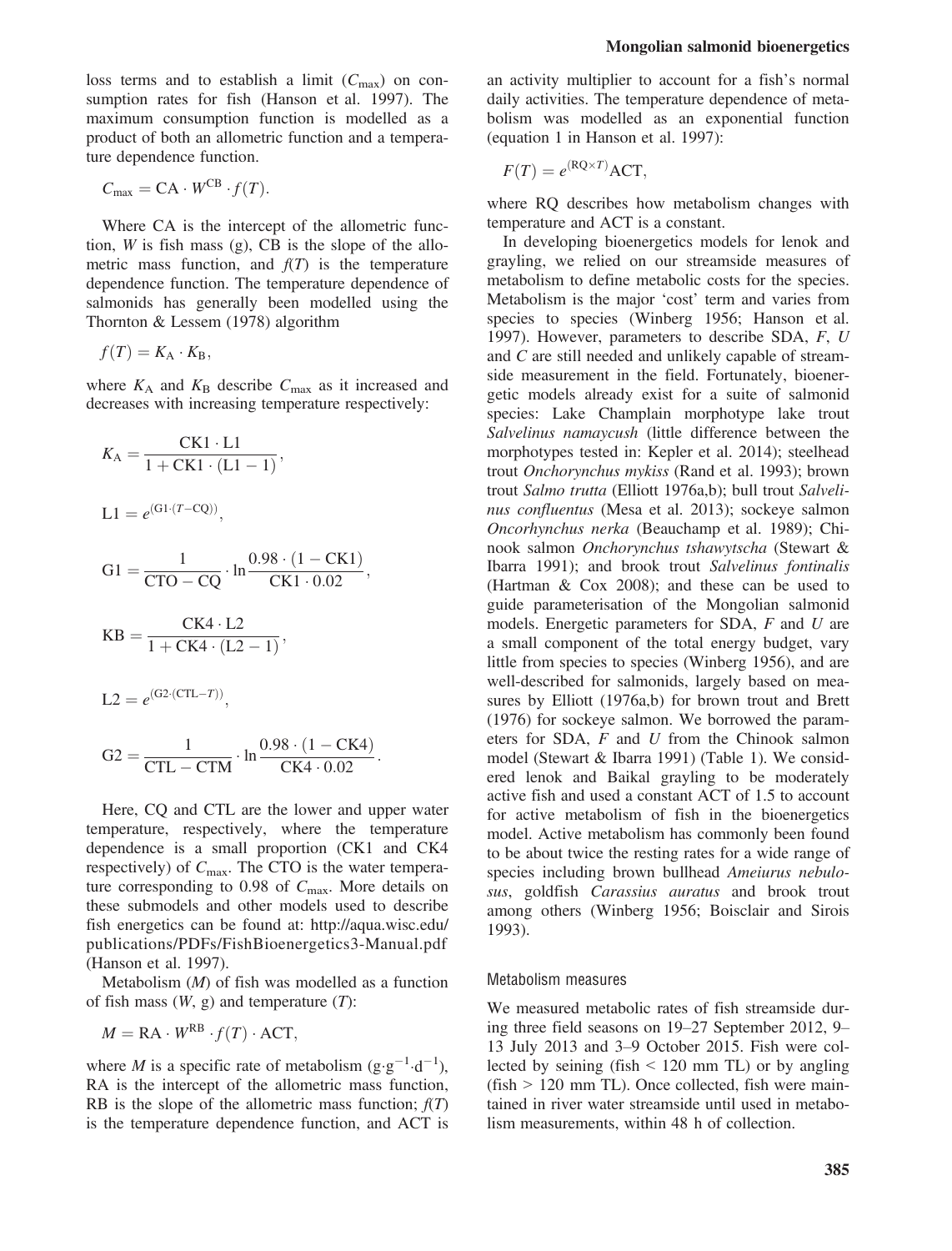Table 1. The models and parameter values used in the bioenergetics model for Baikal grayling and lenok in Mongolia.Consumption and respiration model parameters were derived from this study, and egestion, excretion and SDA models were borrowed from Stewart & Ibarra (1991) for Chinook salmon. Respiration is converted from g  $0<sub>2</sub>$  to units of energy (J) using an oxycalorific value of 13,562  $\text{J} \cdot \text{g}^{-1}$  O<sub>2</sub> (Elliott & Davidson 1975) within the Fish Bioenergetics Model software (Hanson et al. 1997).

| Model parameter                                 | Baikal grayling<br>Value | Lenok<br>Value |
|-------------------------------------------------|--------------------------|----------------|
| Consumption model equation                      | 3                        | 3              |
| CA                                              | 0.303                    | 0.303          |
| CB                                              | $-0.275$                 | $-0.275$       |
| CQ                                              | 5                        | 5              |
| CT <sub>0</sub>                                 | 15                       | 15             |
| <b>CTM</b>                                      | 19                       | 19             |
| <b>CTL</b>                                      | 24                       | 24             |
| CK <sub>1</sub>                                 | 0.5                      | 0.5            |
| CK4                                             | 0.1                      | 0.1            |
| Respiration model equation                      | $\mathbf{1}$             | $\mathbf{1}$   |
| <b>RA</b>                                       | 0.00145                  | 0.00249        |
| <b>RB</b>                                       | $-0.173$                 | $-0.178$       |
| RQ                                              | 0.115                    | 0.0848         |
| RT <sub>0</sub>                                 | 0.69311                  | 0.69311        |
| <b>RTM</b>                                      | 0                        | 0              |
| <b>RTL</b>                                      | 0                        | 0              |
| RK1                                             | 1                        | 1              |
| RK4                                             | 0                        | 0              |
| <b>ACT</b>                                      | $\mathbf{1}$             | $\mathbf{1}$   |
| <b>BACT</b>                                     | $\Omega$                 | $\Omega$       |
| SDA*                                            | 0.172                    | 0.172          |
| Egestion+/Excretion <sup>+</sup> model equation | 2                        | $\overline{2}$ |
| FA                                              | 0.212                    | 0.212          |
| <b>FB</b>                                       | $-0.222$                 | $-0.222$       |
| FG                                              | 0.631                    | 0.631          |
| UA                                              | 0.0314                   | 0.0314         |
| UB                                              | 0.58                     | 0.58           |
| UG                                              | $-0.299$                 | $-0.299$       |
| Predator energy density $(J \cdot g^{-1})$      | 5500                     | 5500           |
| Prey energy density $(J \cdot g^{-1})$          | 5500                     | 5500           |

\*Specific dynamic action (S) is modelled as:  $S = SDA(G - F)$ , where C is amount consumed and F is the egestion rate all in units of  $g \cdot g^{-1}$  day<sup>-1</sup> amount consumed and *F* is the egestion rate all in units of g-g<sup>-1</sup>-day<sup>-1</sup>.<br>†Egestion (*F*) is modelled as:  $F = FA \cdot T^{FB} \cdot e^{(FG \times p)} C$ . In units of g-g<sup>-1</sup>-day<sup>-1</sup> where  $C$  is consumption,  $T$  is temperature, and  $p$  is the proportion of maximum consumption.

 $\ddagger U = \bigcup A \cdot T^{\text{UB}} \cdot e^{(\bigcup G \times p)}$   $(C - P)$ . In units of g g<sup>-1</sup> day<sup>-1</sup> where C is consumption,  $T$  is temperature,  $F$  is egestion, and  $p$  is the proportion of maximum consumption.

Routine metabolism was measured using established procedures (Hartman & Brandt 1995a). Individual fish were placed into a metabolism chamber appropriate for the size of fish such that internal dimensions allowed fish to perform routine functions. Fish less than 100 mm TL were placed in 2.2 L chambers. Fish  $> 100$  mm but less than 250 mm TL were measured in 12.6 L chambers. Fish > 249 mm but less than 500 mm TL were placed in 135 l, and fish > 500 mm TL were measured in 310 l metabolism chambers. Changes in dissolved oxygen levels over time were made using a Pro ODO metre (Yellow Springs International). In preliminary measurements, fish metabolic rates declined to a baseline level 17–20 h after being placed in the chambers. Therefore, fish were allowed to acclimate to these chambers for a period of 24 h prior to beginning recorded measurements.

The metabolism chambers were maintained in a bath of river water or in a portable swimming pool to minimise the rate of temperature change experienced by fish within the chambers during an observation. This was necessary as it was not uncommon for air temperatures to vary by 20 °C within a 24-h period. When taking an observation, the water temperature and D.O. levels were measured and recorded at the time the metabolism chamber was closed and again once D.O. levels were depleted by approximately 1.0  $mgl^{-1}$ . The temperature for an observation was the mean of the initial and final temperatures taken along with dissolved oxygen using a YSI Pro ODO optical D.O. meter [\(www.ysi.](http://www.ysi.com/proODO) [com/proODO\)](http://www.ysi.com/proODO). The temperature range during observations was  $1.1 \pm 0.2$  °C. Thereafter, observations for which initial and final temperatures differed by more than 2 °C were excluded from analysis resulting in a mean temperature range of 0.75 °C during observations. Between metabolism observations, water was provided to each chamber via a pump that circulated fresh water through each tank. Metabolism measures were taken multiple times on each fish over the next 24 h as the river water temperature or pool water temperature changed throughout the period, often affording us the opportunity to measure metabolism at multiple temperatures for each fish. Ambient temperatures during these experiments in July and September spanned much of the nonwinter environmental temperatures occupied by these species. Ambient temperatures in October 2015 provided low temperature observations reflective of transitional periods in early spring and late fall. Metabolism was expressed in units of mg O<sub>2</sub>.g fish<sup>-1</sup> h<sup>-1</sup> and converted to g  $O_2$  day<sup>-1</sup> for the development of statistical models describing metabolism as a function of temperature and fish size for each species.

Because individual fish frequently were used for multiple metabolism observations, we used a mixed model with fish number as the random effect to describe metabolism. Generalised linear mixedeffect models within the R software package LME (R Development Core Team; [www.r-project.org](http://www.r-project.org)) were used to establish relationships between metabolism (g  $O_2$ ·day<sup>-1</sup>) and fish weight and temperature.

## Consumption models

Bioenergetics models are bounded by the use of a maximum consumption  $(C_{\text{max}})$  function that limits the feeding rate to the maximum levels observed in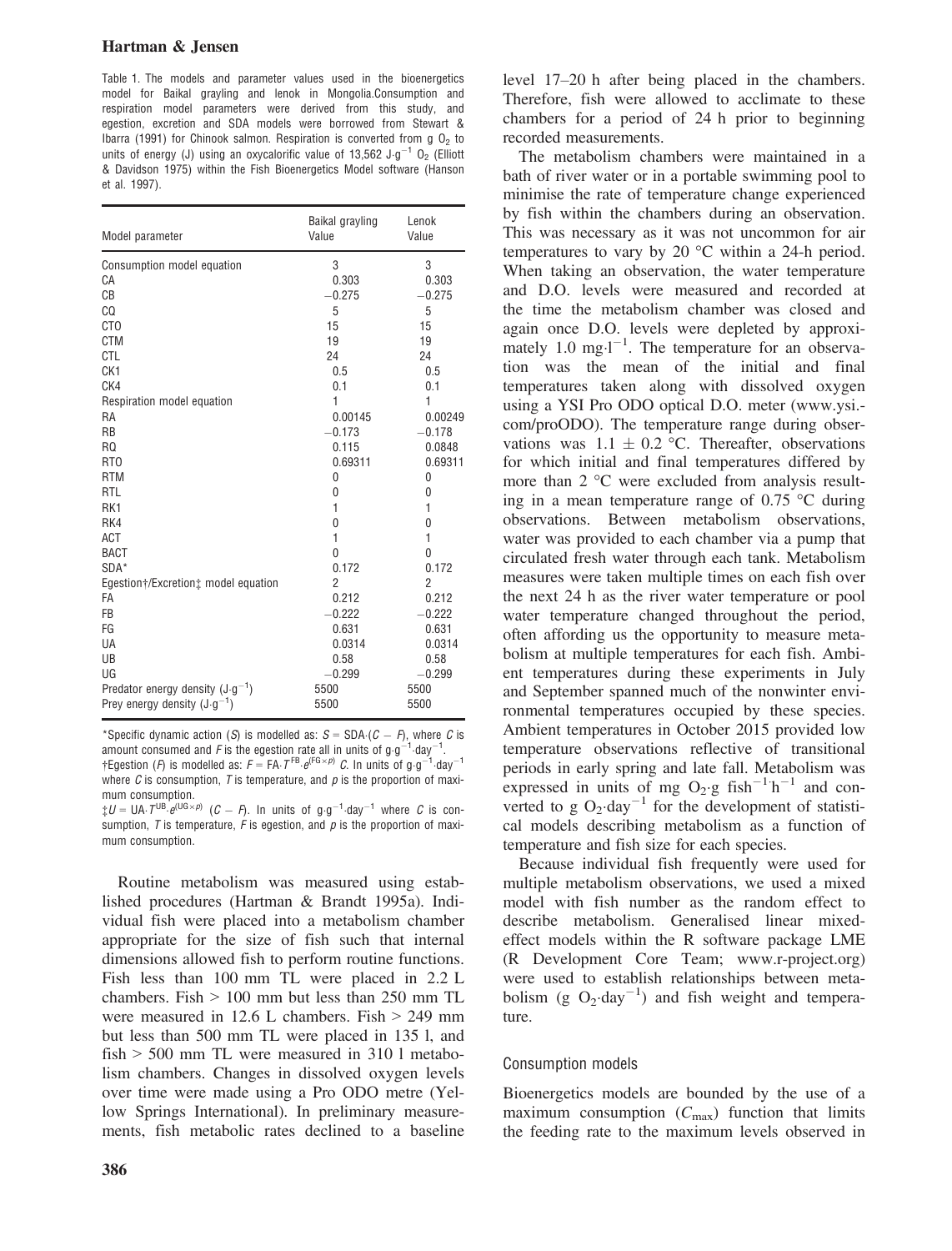$$
C_{\text{max}}(g \text{ food} \cdot g \text{ fish}^{-1} \cdot \text{day}^{-1}) = CA \cdot W^{CB} \cdot f(T),
$$

where CA is the intercept, and CB is the slope of the size-dependent function, and  $f(T)$  is the temperature dependence function. For salmonids, the temperature function  $[f(T)]$  has been described by the Thornton & Lessem (1978) algorithm that fits one curve to the increasing and one curve to the decreasing portion of the relationship. Experiments to determine  $C_{\text{max}}$  in fish typically require days to weeks to complete with careful control of water temperatures and weeks of acclimation. The fish culture facilities necessary for such experiments do not currently exist in Mongolia. Therefore, we used existing models of salmonid  $C_{\text{max}}$ and knowledge of the thermograph in the Eg–Uur River to derive a likely  $C_{\text{max}}$  function for lenok and grayling.

The  $C_{\text{max}}$  functions for six salmonids adjusted to the weight of a common size for lenok and grayling (250 g) show very similar peaks in consumption rates, with differences in how quickly and at what temperatures consumption declines as temperatures move away from the optimum (Fig. 1). Water temperature data from 8 July 2011 (Julian day 189) to 2 July 2012 (Julian day 184) on the Uur River show the annual thermal cycle lenok and grayling may experience (Fig. 2). The temperature logger was placed on an anchor 20 cm above the bottom in a 3 m-deep pool approximately 12 km above the confluence with the Eg River.

Nearly half the year is under ice cover and most of the open water period is characterised by daily mean water temperatures under 15 °C (Fig. 2). A limited



Fig. 1. Comparison of the maximum consumption  $(C_{\text{max}})$  functions for six species of salmonids standardised to a fish size of  $250$  g – a common size lenok or Baikal grayling in the Eg–Uur River. The thicker black line represents a generalised salmonid  $C_{\text{max}}$  function that we considered appropriate for Baikal grayling and lenok.



Fig. 2. Daily mean water temperatures from the Uur River, Mongolia during 8 July 2011 to 2 July 2012 (dashed line) and temperatures used to simulate a modest climate change of 2 °C during the ice-off period from Julian Day 120–296 (solid line).

growing season and low water temperatures suggest that these fish should have the capacity to feed at high levels when food is available implying the lake trout curve is too restrictive. The other salmonid species  $C_{\text{max}}$  curves showed similar magnitudes and inflection points. Therefore, we parameterised a  $C_{\text{max}}$ function for lenok and Baikal grayling that closely followed the central tendency of the other five species (Fig. 1; Table 1).

## Scope for growth

Scope for growth is a measure of the potential performance of a fish at a range of environmental temperatures (Brett & Groves 1979). The typical scope for growth considers the amount of growth possible if a fish of a given size were feeding at the maximum ration  $(C_{\text{max}})$ . However, in general when reviewing studies that estimated consumption rates from field measures of growth, the typical fish is only feeding at 40–60% of Cmax (Hartman & Margraf 1992; Hartman & Brandt 1995b; Petersen & Paukert 2005; Hartman & Cox 2008). Our assessments of scope for growth for lenok and grayling were made using both  $C_{\text{max}}$  and 50% of  $C_{\text{max}}$ . The latter to provide a realistic picture of field performance of these species. We developed the scope for growth for three typical-sized grayling (5, 100 and 250 g) and three typical-sized lenok (5, 100, 1000 g) based upon our observations of ranges of fish sizes collected during our fieldwork in Mongolia.

#### Model simulation

To evaluate the impact of climate change upon lenok and grayling, we conducted bioenergetics model simulations using daily mean temperature data collected between 8 July 2011 and 2 July 2012 from a temper-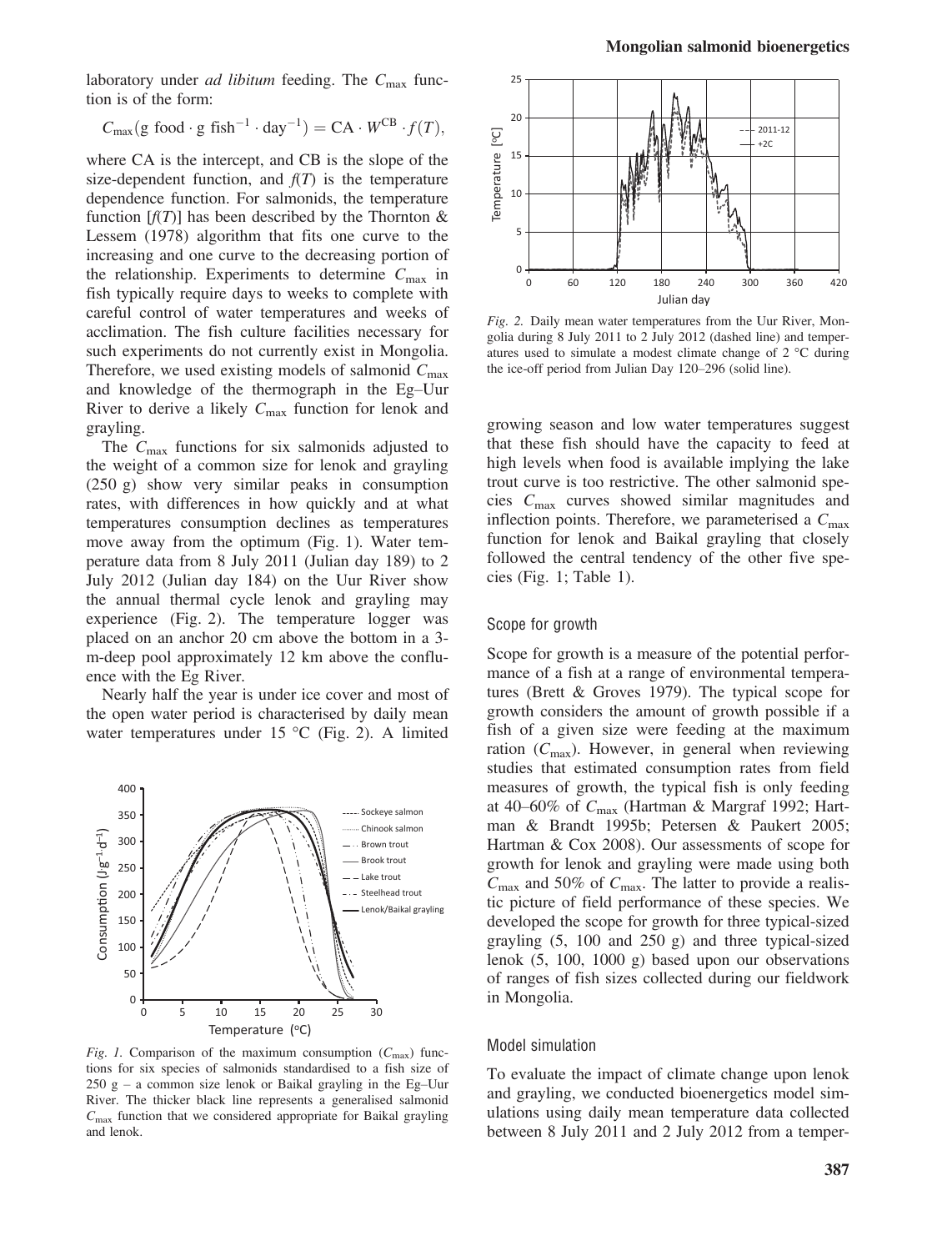Table 2. Size at age of Baikal grayling and lenok as derived from Von Bertalanffy growth equations using otoliths (Tsogtsaikhan et al. In review). Length at age (total length  $-$  TL, mm) was converted to weight (WW, g) for use in the bioenergetics models using the equations:  $BG = 0.000006$   $TL^{3.0862}$ and  $LK = 0.00000070 \cdot TL^{3.0328}$ , where BG and LK are weight of Baikal grayling and lenok respectively.

|        | Baikal grayling |           | Lenok |           |
|--------|-----------------|-----------|-------|-----------|
|        | TL              | <b>WW</b> | TL    | <b>WW</b> |
| Age-1  | 154             | 25.3      | 111   | 12.1      |
| Age-2  | 225             | 82.5      | 206   | 79.4      |
| Age-3  | 258             | 126.2     | 286   | 217.7     |
| Age-4  | 273             | 150.9     | 355   | 419.5     |
| Age-5  | 280             | 163.4     | 413   | 668.3     |
| Age-6  | 283             | 169.4     | 463   | 946.0     |
| Age-7  | 285             | 172.2     | 506   | 1236.6    |
| Age-8  |                 |           | 542   | 1526.7    |
| Age-9  |                 |           | 573   | 1807.6    |
| Age-10 |                 |           | 599   | 2072.8    |

ature logger (TidbiT v2; Onset Computer Corporation, Bourne, MA, USA) deployed in a large pool on the Uur River. Bioenergetics models also require information on the energy content of the fish and its prey, and growth of the fish. We assumed that the energy content of grayling, lenok and their diet was  $5500 \text{ J} \text{ g}^{-1}$ , a value within the ranges reported for carnivorous fish of similar sizes (Hartman & Brandt 1995b; Hanson et al. 1997). Growth data were obtained from otolith-aged fish from the study site collected during 2009–2013 (Tsogtsaikhan et al. In review). Total lengths at age were converted to weights (as needed by the bioenergetics model) by species-specific length mass equations generated from our collections. Weight at age used to model baseline consumption levels is included in Table 2. We assumed growth was negligible during the portion of the year when temperatures were less than 1 °C and therefore modelled only between Julian day 120 and 295.

Most climate models predict a minimum of a further 2 °C increase in temperature for Asia by 2100 (Batima et al. 2008; Pachauri et al. 2014) with some predicting as high as 5.1 °C (Sokolov et al. 2009). Our baseline temperatures indicated ice covered the river for about 6 months and that the onset of ice cover and ice break up was rapid (Fig. 2). Lacking data on changes in ice cover dates related to climate change on the river we used a conservative simplifying assumption that the date of ice cover and ice break up would remain unchanged from our baseline. We simulated a modest climate change of  $2^{\circ}$ C by increasing our baseline temperature by 2 °C between Julian day 120 and day 295 (Fig. 2).

Two simulations evaluated climate change impacts to fish energetics. One scenario assumed fish could increase their consumption to achieve the same growth rates under the climate change scenario as during baseline. Here, initial and final weights of an individual were maintained as in baseline and simulations rerun under the +2C thermal regime. The other evaluation assumed no compensation in prey abundance and examined the final weight of fish under +2C thermal regime when constrained by the total consumption level estimated in baseline runs.

## **Results**

## Metabolism

We measured the routine metabolism of 15 Baikal grayling and 14 lenok. Grayling ranged in size from 5 to 350 g wet weight over temperatures ranging from 2.1 to 18.9 °C. Measures were taken on lenok from 5 to 1199 g over a range of temperatures from 7.5 to 25.2  $\degree$ C. A total of 54 and 73 observations (weight/temperature combination) of metabolism were included for Baikal grayling and lenok respectively.

The generalised linear mixed-effect model found both fish weight and temperature to be significantly related to routine metabolic rates of Baikal grayling and lenok (Table 3). Using the size-dependent exponent derived from regression (Table 3), we adjusted the metabolism measures to that of the average sized fish for each species. Lenok and Baikal grayling metabolism appeared to be an exponential function of water temperature (Fig. 3).

The metabolism data were analysed using the mixed-effect linear model to estimate the parameters RA, RB and RQ. We followed the log<sub>e</sub> transformations and conversions of metabolism data from g  $Q_2$  day<sup>-1</sup> to g g<sup>-1</sup> day<sup>-1</sup> using the ratio of Elliott & Davidson's (1975) oxycalorific equivalent  $(13,560 \text{ J} \cdot \text{g}^{-1} \text{ O}_2)$  and energy density of these salmonids  $(5500 \text{ J} \cdot \text{g}^{-1})$ . The solution to the models for

Table 3. Generalised linear mixed-effect model predicting metabolism (M) of Baikal grayling and lenok (g  $O_2 \cdot g^{-1} \cdot day^{-1}$ ) as a function of fish weight (*W*) and temperature (*T*). Model is of the form:  $M = RA \cdot W^{RB} \cdot e^{RQ} \times T$ . The approximate 95% confidence intervals about each variable are shown in parentheses below each value. Oxygen is converted into units of energy in the fish bioenergetics model (Hanson et al. 1997) using the oxycalorific equivalent  $13,560 \text{ J}\cdot \text{g}^{-1}$  (Elliott & Davidson 1975).

| <b>Species</b>  | Value                            | t-Value  | $Pr(>= t )$ |
|-----------------|----------------------------------|----------|-------------|
| Baikal grayling |                                  |          |             |
| <b>RA</b>       | 0.00145(0.0009, 0.0024)          | $-25.35$ | < 0.0001    |
| <b>RB</b>       | $-0.173$ ( $-0.069$ , $-0.275$ ) | 16.87    | < 0.0001    |
| RQ              | 0.115(0.098, 0.131)              | 13.87    | $<$ 0.0001  |
| Lenok           |                                  |          |             |
| RA              | $0.00249$ (0.0019, 0.0025)       | $-43.58$ | < 0.0001    |
| <b>RB</b>       | $0.175$ (-0.132, -0.218)         | 37.46    | < 0.0001    |
| RQ              | $0.0848$ (0.0715, 0.0981)        | 12.51    | < 0.0001    |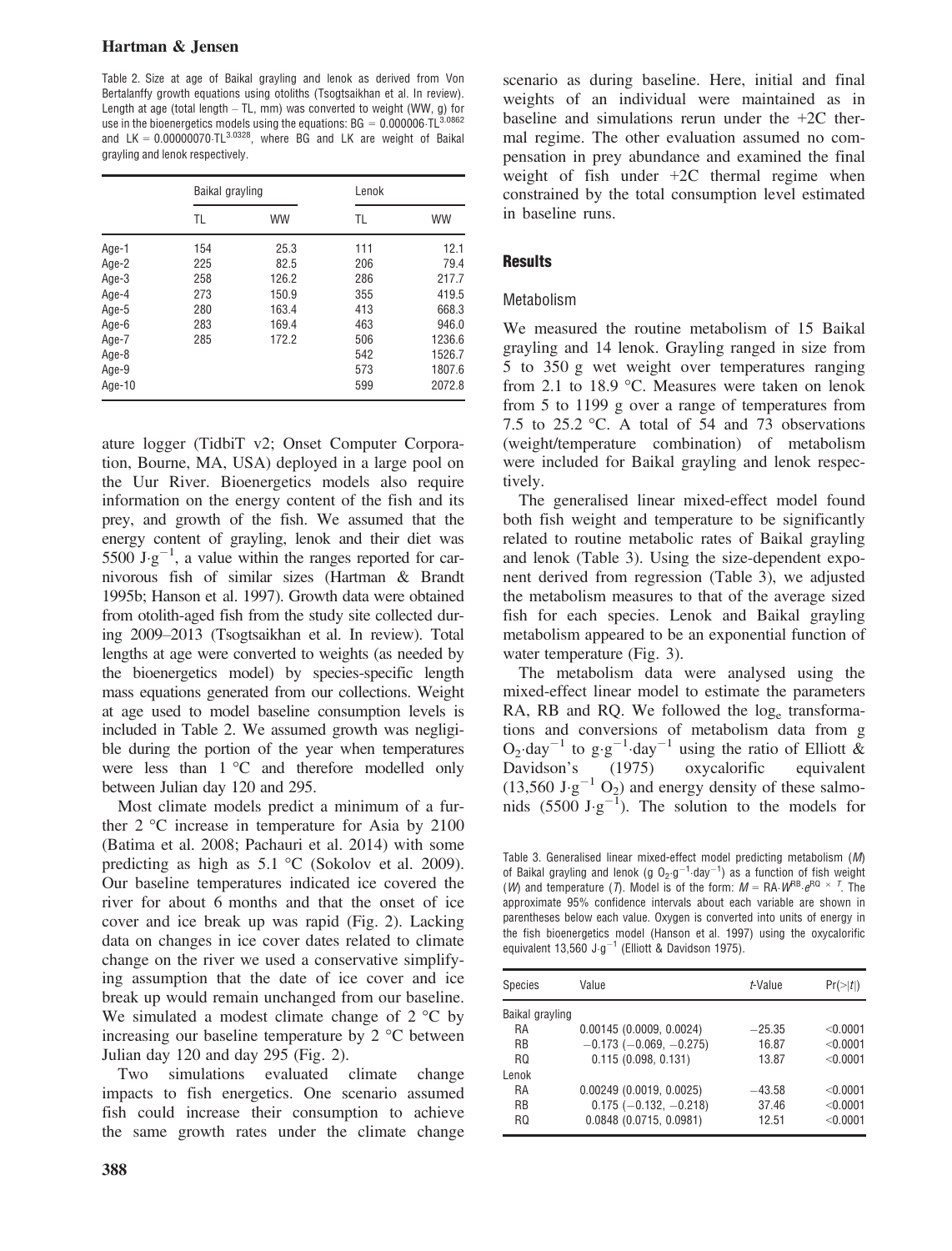

*Fig.* 3. Routine metabolism rates (g  $O_2$ ·g<sup>-1</sup>·day<sup>-1</sup>) as a function of temperature for Baikal grayling and lenok adjusted to a common size of 250 g using the size dependence function we derived for this data reported in Table 3. Measures are on individual fish measured under natural conditions riverside in Mongolia.

Baikal grayling and lenok is:

$$
M_{\text{grayling}} = 0.00145 \cdot W^{-0.173} \cdot e^{(0.115 \times T)},
$$

$$
M_{\text{lenok}} = 0.00225 \cdot W^{-0.178} \cdot e^{(0.0848 \times T)}.
$$

#### Scope for growth

The scope for growth for Baikal grayling and lenok suggests the theoretical upper limits of temperature at which growth can occur are similar (Figs 4 and 5). Under *ad libitum* feeding (100% of  $C_{\text{max}}$ ), all sizes of both species can achieve positive growth at temperatures up to about 23 °C. However, under more realistic feeding conditions of  $50\%$  of  $C_{\text{max}}$  differences emerge between the species and across sizes within a species.

In the scopes for growth, metabolism costs increase exponentially with temperature while other cost or loss terms (Egestion, Excretion and Specific Dynamic Action) follow the relationship between consumption and temperature. As a result, the growth curves reach zero prior to consumption doing so. This point where growth is zero is a break-even temperature where fish can expect to potentially subsist given continued food

supplies. For grayling feeding at the 50%  $C_{\text{max}}$  level, the break-even temperature is  $1-3$  °C lower than when feeding at  $C_{\text{max}}$  (Fig. 4). The trend is more pronounced moving from smaller to larger sized fish, particularly for lenok where the difference in breakeven temperatures is as large as  $4^{\circ}$ C for a 1000 g individual (Fig. 5).

## Bioenergetics simulations

#### Consumption

Baseline simulations showed that Baikal grayling and lenok required increasing levels of consumption across age classes to grow as described in Table 2. Grayling required 330 g of food to grow from 25.3 to 82.5 g as age-1 fish, and this level increased to 643 g to grow from 169.4 to 172.2 g as age-6 fish (Fig. 6). Lenok required 354 g of food to grow from 12.1 to 79.4 g as age-1 fish. Consumption increased for lenok with age, peaking at age-9 with 6384 g of food (Fig. 6).

Under the climate change scenario of increased water temperature by 2 °C, Baikal grayling and lenok would need to increase their consumption to grow at the same rates as in baseline conditions (Fig. 6). Age-1 grayling consumption would increase by 14.0% to 313 g per fish to attain the same final weight as under baseline. Age-6 grayling consumption would increase by 23.4% under the climate change scenario to match baseline growth (Fig. 6). Lenok were not as strongly affected by the effects of increased temperature with age-1 consumption increasing 7.6% and age-9 consumption increasing by 16.0% under the climate change scenario (Fig. 6).

The effects of climate change are more dramatic when considering the cumulative impacts of increased predator demand to achieve similar sizes at age to baseline. Growing from age-1 through age-6 requires 2777 g for grayling and growing from age-1 through age-9 requires 22,257 g for lenok. These values increase by 21.4% and 14.64% for grayling and lenok, respectively, to 3372 g and 25,506 g under the  $+2$  °C climate change scenario. If we assume a typical prey item has a live weight of 0.1 g, then the 2 °C increase in temperature would increase the demand for prey by 5947 per Baikal grayling growing from age-1 through age-6 and lenok prey demand would increase by 32,489 to grow from age-1 through age-9.

## Growth

Under the climate change scenario, growth was suppressed in lenok and negative in Baikal grayling when feeding levels were maintained at baseline levels (Fig. 6). Without increasing feeding levels, positive growth did not occur for age-2 and older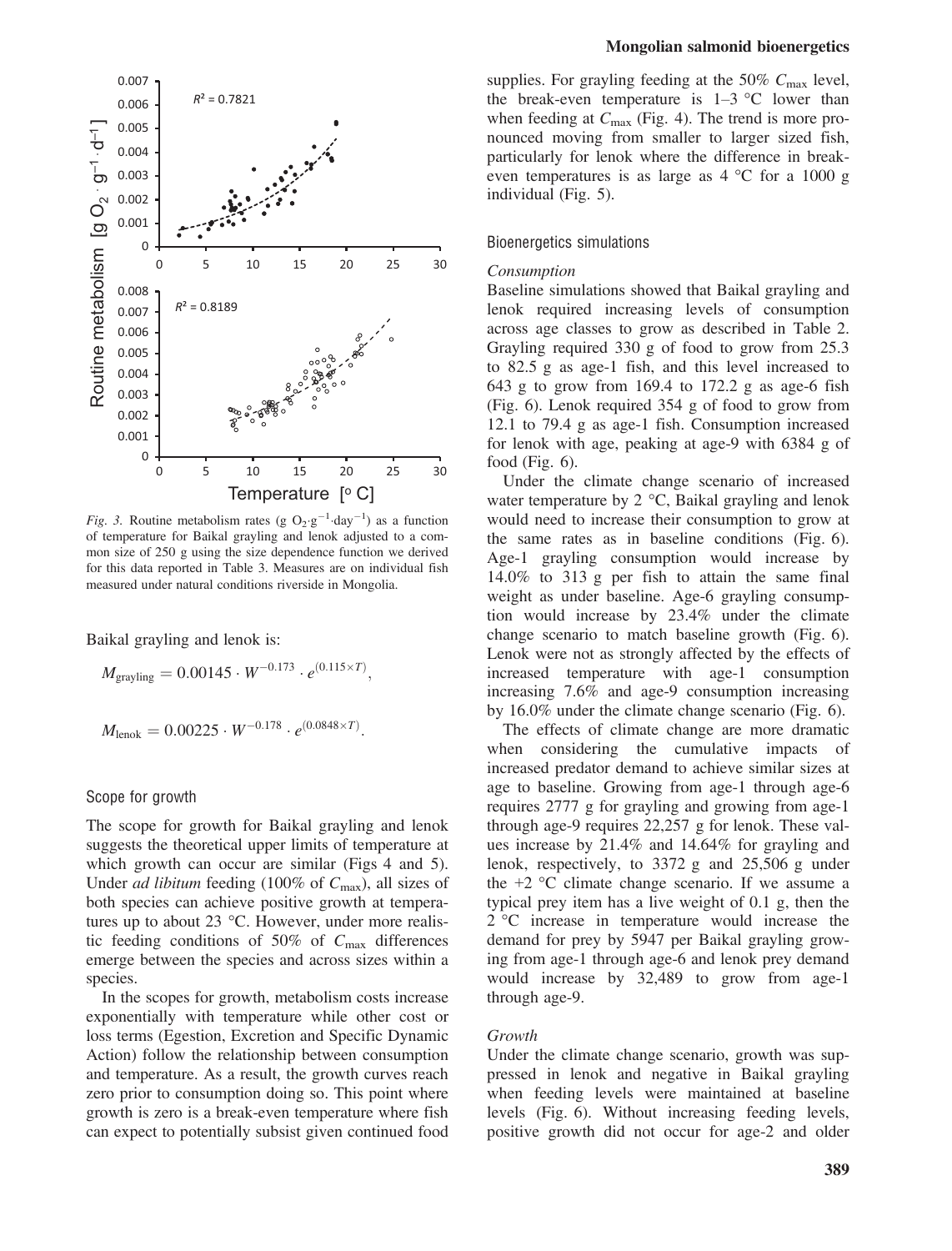

Fig. 4. The scope for growth for three sizes of Baikal grayling: 5 g (top panels); 100 g (centre panels); and 250 g (bottom panels). For each size fish, the panels in the right hand column represent fish feeding at  $C_{\text{max}}$ , while the panels in the left hand column represent the scope for growth possible feeding at the more realistic 50% of *ad libitum* level. Here, the solid line represents consumption, long dashed line is metabolism, and the short dashed line is growth.

grayling. Lenok continued to grow under  $CC + 2$ temperatures. Within a cohort, lenok weights were 20.7–51.5% lower under climate change temperatures (Fig. 6). When consumption was maintained at levels from baseline runs, the growth of grayling and lenok was reduced under the 2 °C climate change thermal conditions. Grayling reached a weight of 55.4 g by age-2 (compared with 82.5 g under baseline conditions) but weights declined for successive cohorts. Lenok reached a weight of 1005 g by age-10 under climate change, but this was 1068 g less than under baseline.

## **Discussion**

The metabolism measurements on lenok and Baikal grayling provide a first look at the species thermal ecology as well as a foundation for bioenergetics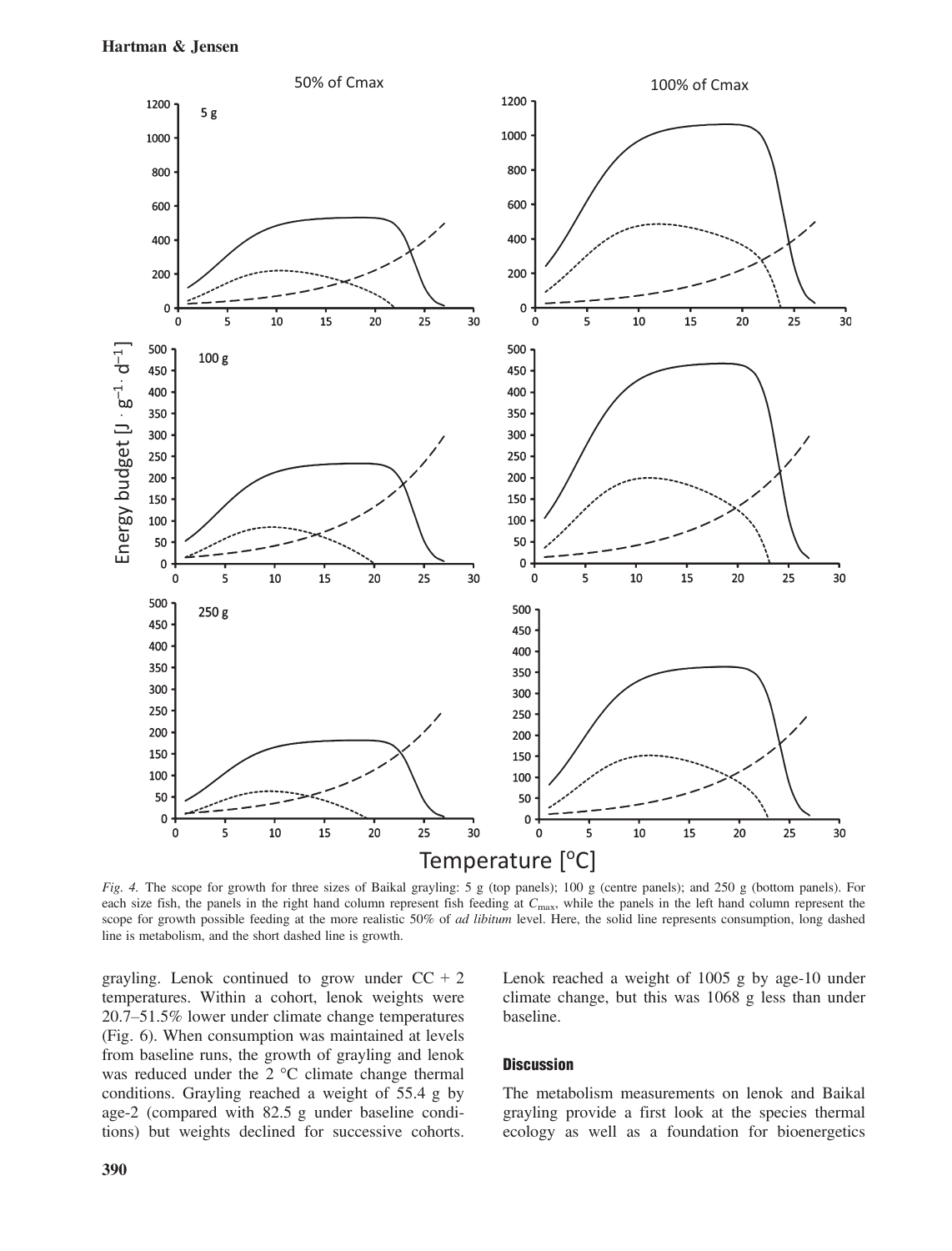

Fig. 5. The scope for growth for three sizes of lenok: 5 g (top panels); 100 g (second row of panels) and 1000 g (third row of panels). For each size fish, the panels on the right represent fish feeding at C<sub>max</sub>, while those on the left represent fish feeding at the more realistic 50% of *ad libitum* level. Here, the solid line represents consumption, long dashed line is metabolism, and the short dashed line is growth.

models of these species. Both species metabolic rates increased exponentially with temperature as has been found with other salmonid species (Elliott 1976a; Stewart & Ibarra 1991; Rand et al. 1993; Hartman & Cox 2008; Kepler 2013). However, our stream-side metabolism measures on wild-caught fish that relied on environmental temperatures rather than strict laboratory control may be questioned. Metabolic measures on lenok are lacking in the literature. However, for Baikal grayling, two comparisons are available. Deegan et al. (2005) published several points on resting metabolic rates of the closely related North American Arctic grayling Thymallus arcticus and Stolbov & Alikin (1978) presented data on the Baikal grayling that can be used for comparison with our stream-side measures.

The metabolic rates measured stream-side compared favourably with the available measures from other Baikal grayling and from North American Arctic grayling (Fig. 7), lending confidence that our measures under field conditions were accurate. North American Arctic grayling measures were higher than ours at  $6^{\circ}$  C and in line with ours at 12 and 20  $^{\circ}$ C. The Deegan et al. (2005) measures above 20 °C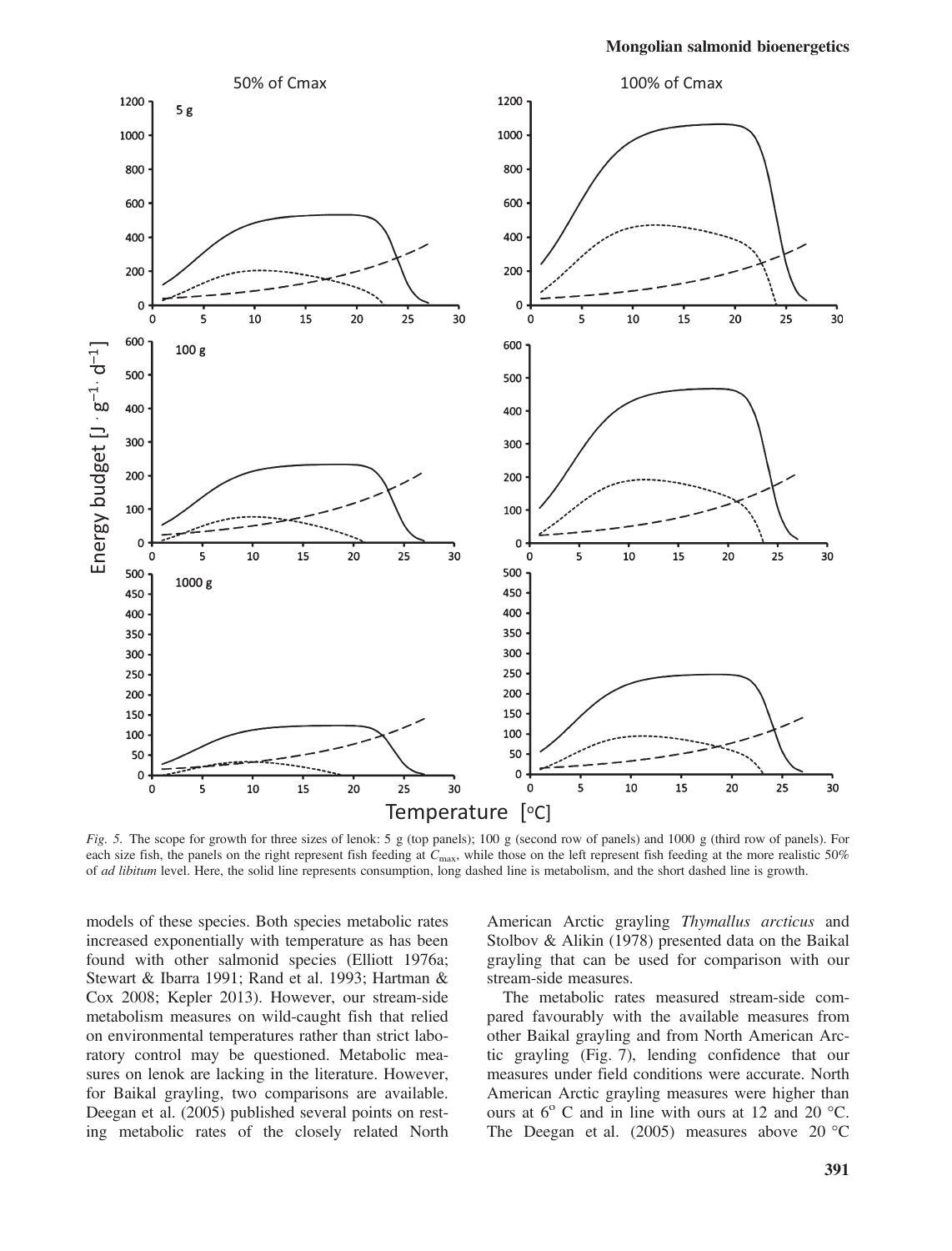



Fig. 6. Individual annual consumption (left panels) and growth (right panels) for lenok (top) and Baikal grayling (bottom) under baseline (2011–2012) water temperatures and under  $a + 2$  °C climate change scenario. Consumption by an individual of each age class is shown for baseline (black bars) and +2 °C (open bars) under the assumption that growth remained unchanged and fish were able to feed at higher levels under +2 °C. The weight of individuals of each cohort is shown in the right hand column under baseline temperatures (solid line) and under +2 °C scenarios (dotted line) with consumption limited to baseline levels.

appear to level off and decline with increasing temperature, but these temperatures exceeded those at which we were able to measure grayling metabolism in the field so direct comparison is not possible. The Deegan et al. (2005) data were estimated from the intercept of the regression line on their Fig. 2 for a 1 g fish, then adjusted to 285 g using the size-dependence we derived for Baikal grayling. At low temperatures  $(6-12 \text{ °C})$ , Deegan et al.'s  $(2005)$  Arctic grayling data lacked temperature dependence and greatly exceeded metabolism measures of other sources at 6 °C. Metabolism measures for Baikal grayling reported in Stolbov & Alikin (1978) fell in line with our least squares regression line for Eg–Uur River fish suggesting our measures were accurate. We assert that although there are no metabolic measures in the literature available for comparison with our field measures for lenok that they are also likely representative of measures taken under more controlled laboratory conditions as the methods we used for lenok were identical to those used for Baikal grayling.

Model behaviour at temperatures above 20 °C is important to understanding thermal limits of Baikal grayling and lenok. Our metabolism models continue to increase exponentially at high temperatures which may overestimate metabolic costs for Baikal grayling.



Fig. 7. Comparison of routine metabolism rates (g  $O_2$  g<sup>-1</sup> day<sup>-1</sup>) found in this study (filled circles and least squares line), North American Arctic grayling (open triangles, Deegan et al. 2005) and Baikal grayling (filled squares, Stolbov & Alikin 1978). Data from this study and Deegan et al. (2005) were adjusted to that of a 285 g fish using the size-dependent exponent  $(-0.173 \text{ sec})$ Table 1) for comparison with Baikal grayling measurements that were taken on fish ranging from 270 to 300 mm.

However, given the declining maximum consumption function between 20 and 25  $\degree$ C (Figs 4 and 5), the differences in temperatures that would support growth would be small  $(\sim 1 \degree C)$ . Our metabolism measures for lenok extend to 25 °C, so we are confident of an exponential function for that relationship. Although more work on the thermal ecology of these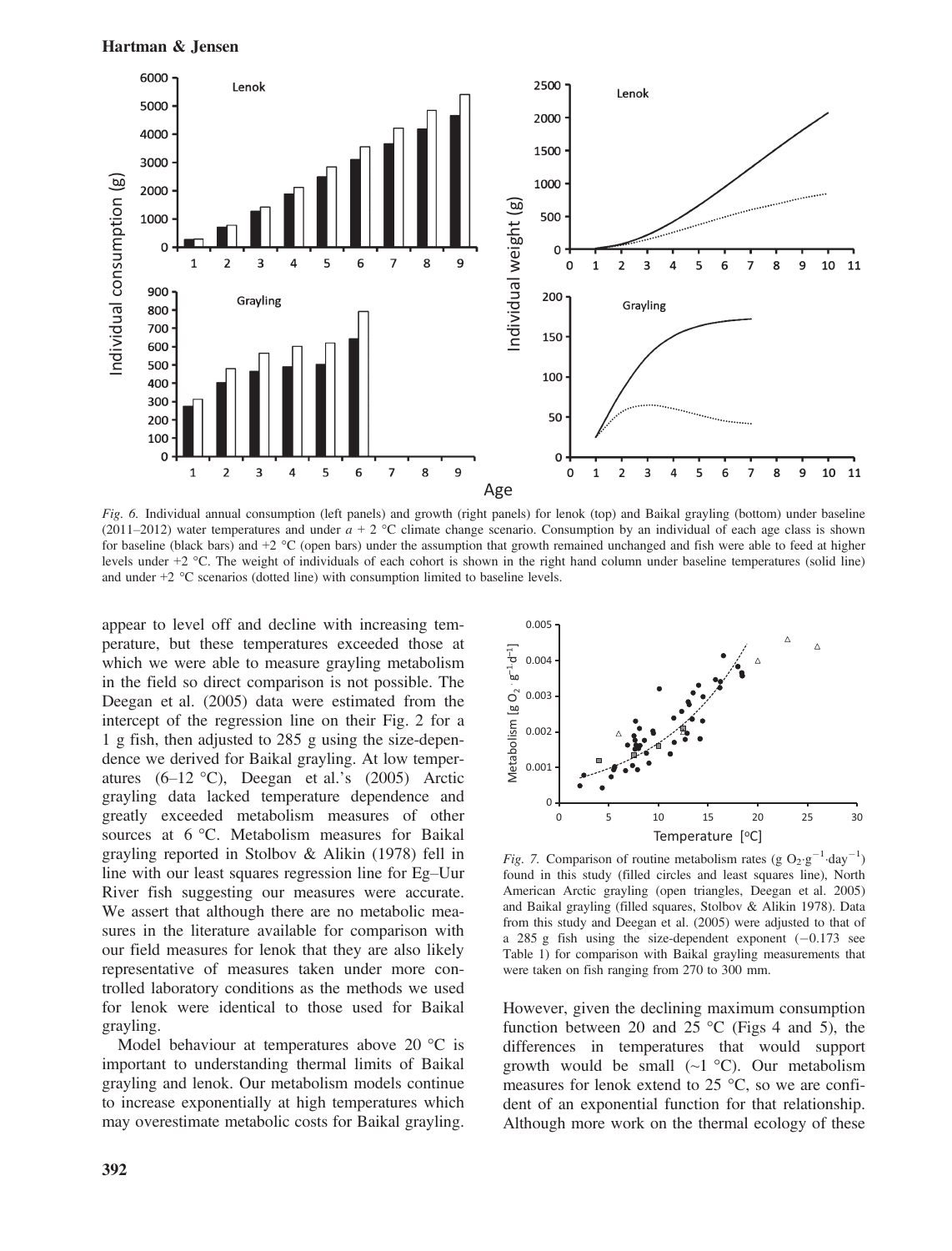species is warranted, we believe our bioenergetics models for lenok and Baikal grayling are reasonable starting points for understanding energy budgets for these species and how they may respond to climate change.

In many systems, fish are able to behaviourally thermoregulate, seeking out optimum or less stressful temperatures. Often in lotic systems during warm summer months cooler temperatures may be found in deep pools which thermally stratify or at cooler groundwater seeps or tributaries (Nielsen et al. 1994; Petty et al. 2012). The thermal preference for Baikal grayling and lenok is currently unknown. However, the preferred temperature often falls near the optimum temperature for growth (Jobling 1981). Highest growth rates for these species vary somewhat depending on the size and feeding level, but were generally about 8–12 °C for grayling and lenok in our scopes for growth. This suggests during warmest summer temperatures that these species should seek out cooler water habitats. Field observations by the authors tend to bear this out with these species often found inside the mouths of tributaries during summer. The Eg–Uur River is well mixed with no evidence of thermal stratification during summer suggesting seeps and cooler tributaries are the only sources of thermal refugia available to these fishes.

The scope for growth of Baikal grayling and lenok depicts two species already living near their thermal limits in the Eg–Uur River. Under conditions of unlimited food, the bioenergetics models predict growth over a wide range of temperatures for all modelled fish sizes. However, even under ad libitum feeding, growth ceases above about 22–23 °C for larger individuals. At a more realistic feeding level of 50% of maximum ration, growth is possible only below 18–22.5 and 19–22 °C for lenok and Baikal grayling respectively. Our temperature logger data show that temperatures regularly exceeded the 18 °C threshold in summer likely impacting feeding and growth of all but the smallest fish. When feeding at 50% of  $C_{\text{max}}$ , the growth threshold is 20–21 °C for grayling and lenok. In 2011–2012, mean daily temperatures in the Uur River exceeded this limit on 6 days (all consecutive). Under the  $+2$  °C scenario, the threshold for 100 g fish would be exceeded on 12–21 days – or up to 12% of the ice-free days available for growth. Diet overlap between lenok and Baikal grayling in the Eg–Uur River is high (Olson et al. in press), and if warming temperatures lead to higher consumption, competition for food resources between these species is likely to increase.

Conditions are less favourable for larger fish. Under baseline temperatures (2011–2012), a 1000 g lenok (at 50%  $C_{\text{max}}$ ) would have found temperatures exceeded the break-even point for growth on 21 days. However, under the  $+2$  °C climate change scenario small fish would experience zero or negative growth on 12 days (9 consecutive days) and a large lenok would not grow for 22% of the ice-free period (39 of 175 days). Field observations support these thermal limits. Catch rates of lenok and grayling on the Eg River during the hottest part of the summer are typically highest in or near springs where temperatures are colder than in the mainstem (Jensen, unpublished data). It is important to note although the smaller lenok and grayling experienced fewer days of zero or negative growth than the larger fish, those days may have a larger impact on the growth and survival of small fish due to their higher specific metabolic rates (Clarke & Johnston 1999) and lower energy reserves (Thompson et al. 1991; Post & Parkinson 2001; Heermann et al. 2009) relative to larger fish.

The implications of this study suggest further climate warming will likely result in declines in numbers and distribution of Baikal grayling and lenok. The prevailing predictions in the literature are for warm water species to potentially see increases in growth (Rypel 2009; Pease & Paukert 2014) and cold water species to see declines in growth (Keleher & Rahel 1996; Jonsson & Jonsson 2009; Isaak et al. 2010, 2012) as a result of climate warming. Although increased feeding levels can offset some of the growth reductions predicted by the bioenergetics models under  $a + 2$  °C thermal regime, it is not realistic to expect fish that fed at 40–50% of maximum consumption under baseline conditions to achieve 100% of maximum consumption under climate warming. As mortality rates generally decline with increasing size in fish (Sogard 1997), reduced growth rates associated with warming temperatures may be expected to result in reduced population levels even if direct thermal mortality is not experienced.

## Acknowledgements

We are grateful to Sweetwater Travel and the Taimen Conservation Fund for their logistical support. This research was funded by an NSF IRES award (OISE 1064843) to O. Jensen. M. Amaraa, G. Byford, H. Chantuu, C. Free, B. Ganzorig, F. Iannucci, A. Lahr, E. McGinley and B. Mendsaikhan provided valuable assistance with fieldwork.

## **References**

Batima, P, Natsagdorj, L., Gombluudev, P. & Erdenetsetseg, B. 2005. Observed climate change in Mongolia. AIACC Working Paper No. 12. Available at: [http://www.start.org/](http://www.start.org/Projects/AIACC_Project/working_papers/Working%20Papers/AIACC_WP_No013.pdf) [Projects/AIACC\\_Project/working\\_papers/Working%20Papers/](http://www.start.org/Projects/AIACC_Project/working_papers/Working%20Papers/AIACC_WP_No013.pdf) [AIACC\\_WP\\_No013.pdf](http://www.start.org/Projects/AIACC_Project/working_papers/Working%20Papers/AIACC_WP_No013.pdf).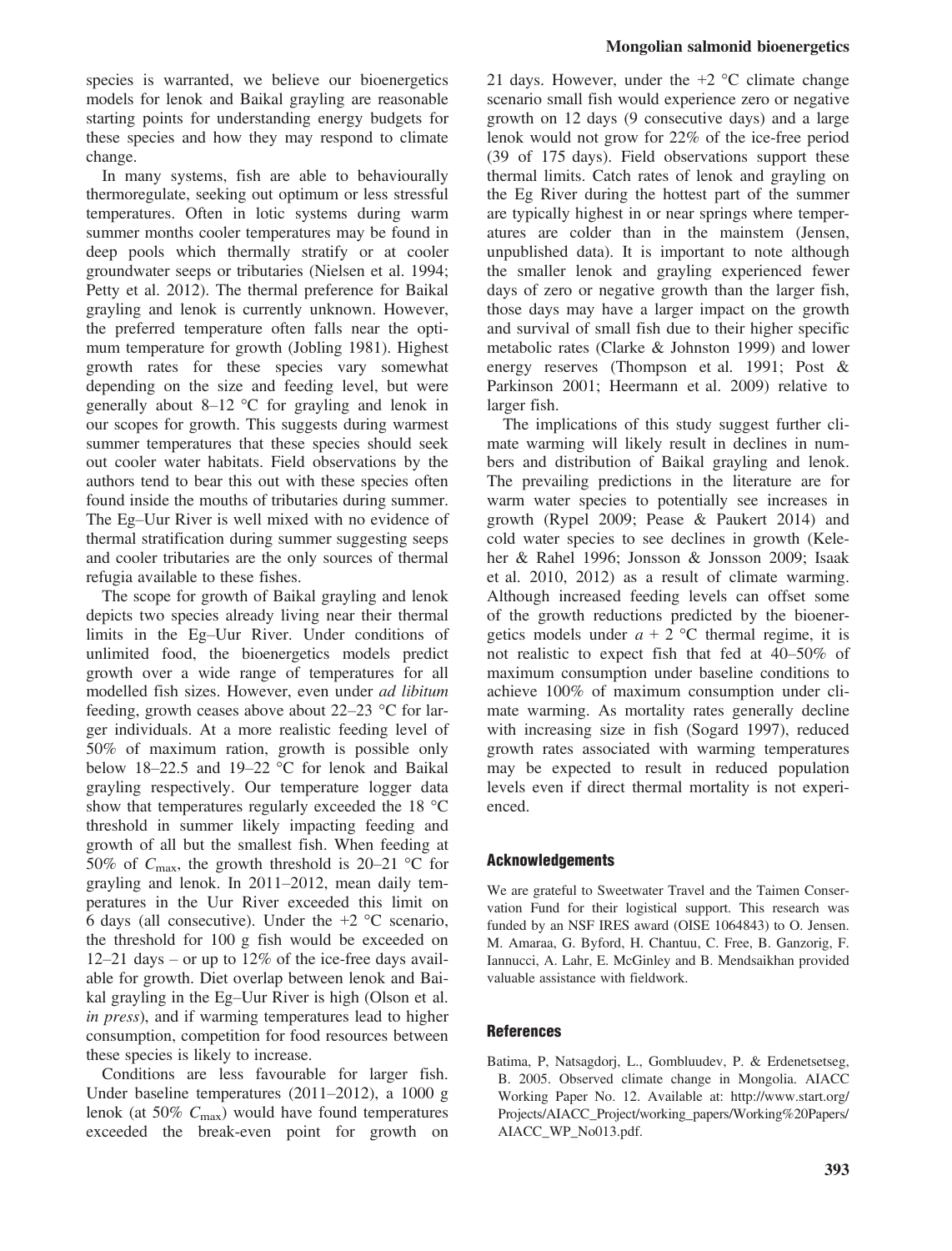- Batima, P., Natsagdorj, L. & Batnasan, N. 2008. Vulnerability of Mongolia's pastoralists to climate extremes and changes. In: Leary, N., Conde, C., Kulkarni, J., Nyong, A. & Pulhin, J., eds. Climate change and vulnerability, Vol. 2. London: Earthscan. pp. 67–87. ISBN-13: 978-1-84407-469-3.
- Beauchamp, D.A., Stewart, D.J. & Thomas, G.L. 1989. Corroboration of a bioenergetics model for sockeye salmon. Transactions of the American Fisheries Society 118: 597– 607.
- Boisclair, D., & Sirois, P. 1993. Testing assumptions of fish bioenergetics models by direct estimation of growth, consumption, and activity rates. Transactions of the American Fisheries Society 122:122: 784–796.
- Brett, J.R. 1976. Scope for metabolism and growth of sockeye salmon, Oncorhynchus nerka, and some related energetics. Journal of the Fisheries Research Board of Canada 33: 307– 313.
- Brett, J.R. & Groves, T.D.D. 1979. Physiological energetics. In: Hoar, W.S., Randall, D.J. & Brett, J.R., eds. Fish physiology, Vol. 8. New York: Academic Press, pp. 279– 352.
- Chipps, S.R. & Wahl, D.H. 2008. Bioenergetics modeling in the 21<sup>st</sup> century: reviewing new insights and revisiting old constraints. Transactions of the American Fisheries Society 137: 298–313.
- Clarke, A. & Johnston, N.M. 1999. Scaling of metabolic rate with body mass and temperature in teleost fish. Journal of Animal Ecology 68: 893–905.
- Cline, T.J., Bennington, V. & Kitchell, J.F. 2013. Climate change expands the spatial extent and duration of preferred thermal habitat for Lake Superior fishes. PLoS One 8: e62279.
- Cruz, R.V., Harasawa, H., Lal, M., Wu, S., Anokhin, Y., Punsalmaa, B., Honda, Y., Jafari, M., Li, C. & Huu Ninh, N. 2007. Asia. In: Parry, M.L., Canziani, O.F., Palutikof, J.P., van der Linden, P.J. & Hanson, C.E. Eds., Climate change 2007: impacts, adaptation and vulnerability. Contribution of working group II to the fourth assessment report of the intergovernmental panel on climate change. Cambridge: Cambridge University Press, pp. 469–506.
- Dagvadorj, D., Natsagdorj, L., Dorjpurev, J. & Namkhainyam, B. 2009. Mongolia assessment report on climate change 2009. Mongolia: Ministry of Nature, Environment and Tourism, pp. 226.
- Deegan, L., Golden, H., Harrison, J. & Kracko, U.K. 2005. Swimming ability and metabolism of  $0 +$  Arctic grayling (Thymallus arcticus). Journal of Fish Biology 67: 910–918.
- Elliott, T.A. 1976a. Energy losses in the waste products of brown trout (Salmo trutta L.). Journal of Animal Ecology 45: 561–580.
- Elliott, J.M. 1976b. The energetics of feeding, metabolism and growth of brown trout (Salmo trutta L.) in relation to body weight, water temperature and ration size. Journal of Animal Ecology 45: 923–948.
- Elliott, J.M. & Davidson, W. 1975. Energy equivalents of oxygen consumption in animal energetics. Oecologia 19: 195–201.
- Griffiths, J.R. & Schindler, D.E. 2012. Consequences of changing climate and geomorphology for bioenergetics of juvenile sockeye salmon in a shallow Alaskan lake. Ecology of Freshwater Fish 21: 349–362.
- Hanson, P.C., Johnson, T.B., Schindler, D.E. & Kitchell, J.F. 1997. Fish Bioenergetics 3.0. Technical Report WISCU-T-97-001. Madison, WI: University of Wisconsin Sea Grant Institute.
- Hardiman, J.M. & Mesa, M.G. 2014. The effects of increased stream temperatures on juvenile steelhead growth in the Yakima River basin based on projected climate change scenarios. Climatic Change 124: 413–426.
- Hartman, K.J. & Brandt, S.B. 1995a. Comparative energetics and the development of bioenergetics models for sympatric estuarine piscivores. Canadian Journal of Fisheries and Aquatic Sciences 52: 1647–1666.
- Hartman, K.J. & Brandt, S.B. 1995b. Predatory demand and impact of striped bass, bluefish, and weakfish in the Chesapeake Bay: applications of bioenergetics models. Canadian Journal of Fisheries and Aquatic Sciences 52: 1667–1687.
- Hartman, K.J. & Cox, M.K. 2008. Refinement and testing of a brook trout bioenergetics model. Transactions of the American Fisheries Society 137: 357–363.
- Hartman, K.J. & Kitchell, J.F. 2008. Bioenergetics modeling progress since the last synthesis. Transactions of the American Fisheries Society 137: 216–223.
- Hartman, K.J. & Margraf, F.J. 1992. Effects of prey and predator abundances on prey consumption and growth of walleyes in western Lake Erie. Transactions of the American Fisheries Society 121: 245–260.
- Heermann, L., Eriksson, L.-O., Magnhagen, C. & Borcherding, J. 2009. Size-dependent energy storage and winter mortality of perch. Ecology of Freshwater Fish 18: 560–571.
- Hill, D. K. & Magnuson, J. J. 1990. Potential changes in the thermal habitat of Great Lakes fish after global climate warming. Transactions of the American Fisheries Society 119: 254–264.
- Holt, R.E. & Jorgensen, C. 2014. Climate warming causes life-history evolution in a model for Atlantic cod (Gadus morhua). Conservation Physiology 2. doi:[10.1093/conphys/](http://dx.doi.org/10.1093/conphys/cou050) [cou050.](http://dx.doi.org/10.1093/conphys/cou050)
- Isaak, D.J., Luce, C.H., Rieman, B.E., Nagel, D.E., Peterson, E.E., Horan, D.L., Parkes, S. & Chandler, G.L. 2010. Effects of climate change and wildfire on stream temperatures and salmonid thermal habitat in a mountain river network. Ecological Applications 20: 1350–1371.
- Isaak, D.J., Wollrab, S., Horan, D. & Chandler, G. 2012. Climate change effects on stream and river temperatures across the northwest U.S. from 1980-2009 and implications for salmonid fishes. Climate Change 113: 499–524.
- Jensen, O.P., Gilroy, D.J., Hogan, Z., Allen, B.C., Hrabik, T.R., Weidel, B.C., Chandra, S. & Vander Zanden, M.J. 2009. Evaluating recreational fisheries for an endangered species: a case study of taimen, Hucho taimen, in Mongolia. Canadian Journal of Fisheries and Aquatic Sciences 66: 1707–1718.
- Jobling, M. 1981. Temperature tolerance and the final preferendum—rapid methods for the assessment of optimal growth temperatures. Journal of Fish Biology 19: 439– 455.
- Jonsson, B. & Jonsson, N. 2009. A review of the likely effects of climate change on anadramous Atlantic salmon Salmo salarand brown trout Salmo truta, with particular reference to water temperature and flow. Journal of Fish Biology 75: 2381–2447.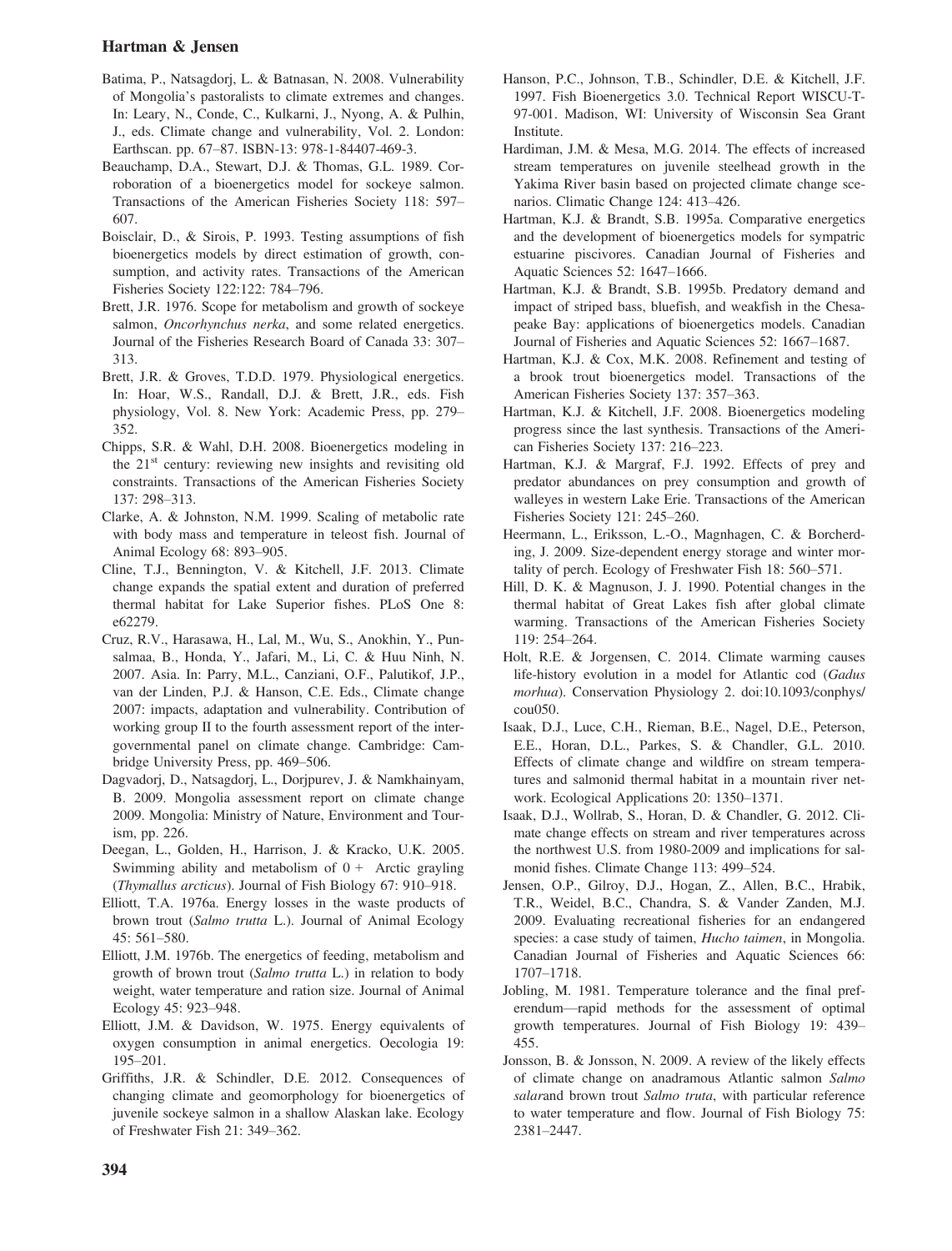- Junker, J., Heimann, F.U.M., Hauer, C., Turowski, J.M., Rickenmann, D., Zappa, M. & Peter, A. 2015. Assessing the impact of climate change on brown trout (Salmo trutta fario) recruitment. Hydrobiologia 751: 1–21.
- Kao, Y.-C., Madenjian, C.P., Bunnell, D.B., Lofgren, B.M. & Perroud, M. 2015a. Temperature effects induced by climate change on the growth and consumption by salmonines in Lakes Michigan and Huron. Environmental Biology of Fishes 98: 1089–1104.
- Kao, Y.-C., Madenjian, C.P., Bunnell, J.P., Lofgren, B.M. & Perroud, M. 2015b. Potential effects of climate change on the growth of fishes from different thermal guilds in Lakes Michigan and Huron. Journal of Great Lakes Research 41: 423–435.
- Keleher, C.J. & Rahel, F.J. 1996. Thermal limits to salmonid distributions in the Rocky Mountain region and potential habitat loss due to global warming: a Geographic Information System (GIS) approach. Transactions of the American Fisheries Society 125: 1–13.
- Kepler, M. 2013. Comparative bioenergetics of two lake trout morphotypes. M.Sc. thesis. Pennsylvania State University, College Station, PA, pp. 113
- Kepler, M.V., Wagner, T. & Sweka, J.A. 2014. Comparative bioenergetics modeling of two Lake Trout morphotypes. Transactions of the American Fisheries Society 143: 1592– 1604.
- Magnuson, J.J., Meisner, J.D. & Hill, D.K. 1990. Potential changes in the thermal habitat of Great Lakes fish after global climate warming. Transactions of the American Fisheries Society 119: 254–264.
- Megrey, B.E., Rose, K.A., Ito, S-I, Hay, D.E., Werner, F.E., Yamanaka, Y. & Aita, M.N. 2007. North Pacific basin-scale differences in lower and higher trophic level marine ecosystem responses to climate impacts using a nutrient-phytoplankton-zooplankton model coupled to a fish bioenergetics model. Ecological Modelling 202: 196–210.
- Meisner, J.D. 1990. Potential loss of thermal habitat for brook trout, due to climatic warming, in two southern Ontario streams. Transactions of the American Fisheries Society 119: 282–291.
- Mercado-Silva, N., Gilroy, D.J., Erdenebat, M., Hogan, Z., Chandra, S. & Vander Zanden, M.J. 2008. Fish community composition and habitat use in the Eg-Uur River system, Mongolia. Mongolian Journal of Biological Sciences 6: 21–30.
- Mesa, M.G., Weiland, L.K., Christiansen, H.E., Sauter, S.T. & Beauchamp, D.A. 2013. Development and Evaluation of a Bioenergetics Model for Bull Trout. Transactions of the American Fisheries Society 142: 41–49.
- Nandintsetseg, B., Greene, J.S. & Goulden, C.E. 2007. Trends in extreme daily precipitation and temperature near Lake Hövsgöl, Mongolia. International Journal of Climatology 27: 341–347.
- Nielsen, J.L., Lisle, T.E. & Ozaki, V. 1994. Thermally stratified pools and their use by steelhead in Northern California streams. Transactions of the American Fisheries Society 123: 613–626.
- Ocock, J., Baasanjav, G., Baillie, J.E.M., Erbenebat, M., Kottelat, M., Mendsaikhan, B. & Smith, K. (compilers and editors) 2006. Mongolian red list of fishes, regional red list series, Vol. 3. London: Zoological Society of London.
- Okunishi, T., Yamanaka, Y. & Ito, S-I 2009. A simulation model for Japanese sardine (Sardinops melanostictus)

migrations in the western North Pacific. Ecological Modelling 220: 462–479.

- Olson, K., Jensen, O.P. & Hrabik, T. In press. Feeding ecology and prey resource partitioning of lenok (Brachymystax lenok) and Baikal grayling (Thymallus arcticus baicalensis) in the Eg and Uur Rivers, Mongolia. Ecology of Freshwater Fish. doi: [10.1111/eff.12234](http://dx.doi.org/10.1111/eff.12234).
- Pachauri, R.K., Allen, M.R., Barros, V.R., Broome, J., Cramer, W., Christ, R., Church, J.A., Clarke, L., Dahe, Q., Dasgupta, P., Dubash, N.K., Edenhofer, O., Elgizouli, I., Field, C. B., Forster, P., Friedlingstein, P., Fuglestvedt, J., Gomez-Echeverri, L., Hallegatte, S., Hegerl, G., Howden, M., Jiang, K., Jimenez Cisneroz, B., Kattsov, V., Lee, H., Mach, K.J., Marotzke, J., Mastrandrea, M.D., Meyer, L., Minx, J., Mulugetta, Y., O'Brien, K., Oppenheimer, M., Pereira, J.J., Pichs-Madruga, R., Plattner, G.K., Pörtner, H.O., Power, S.B., Preston, B., Ravindranath, N.H., Reisinger, A., Riahi, K., Rusticucci, M., Scholes, R., Seyboth, K., Sokona, Y., Stavins, R., Stocker, T.F., Tschakert, P., van Vuuren, D. & van Ypserle, J.P. 2014. Climate change 2014: synthesis report. In: Pachauri, R. & Meyer, L. eds. Contribution of working groups I, II and III to the fifth assessment report of the intergovernmental panel on climate change. Geneva: IPCC, pp. 151, ISBN: 978-92-9169-143-2.
- Pease, A.A. & Paukert, C.P. 2014. Potential impacts of climate change on growth and prey consumption of streamdwelling smallmouth bass in the central United States. Ecology of Freshwater Fish 23: 336–346.
- Petersen, J.H. & Kitchell, J.F. 2001. Climate regimes and water temperature changes in the Columbia River: bioenergetics implications for predators of juvenile salmon. Canadian Journal of Fisheries and Aquatic Sciences 58: 1831–1841.
- Petersen, J.H. & Paukert, C.P. 2005. Development of a bioenergetics model for humpback chub and evaluation of water temperature changes in the Grand Canyon, Colorado River. Transactions of the American Fisheries Society 134: 960–974.
- Petersen, J.H., DeAngelis, D.L. & Paukert, C.P. 2008. An overview of methods for developing bioenergetics and life history models for rare and endangered species. Transactions of the American Fisheries Society 137: 244–253.
- Petty, J.T., Hansbarger, J.L., Huntsman, B.M. & Mazik, P.M. 2012. Brook trout movement in response to temperature, flow, and thermal refugia within a complex Appalachian riverscape. Transactions of the American Fisheries Society 141: 1060–1073.
- Pletterbauer, F., Melcher, A.H., Ferreira, T. & Schmutz, S. 2015. Impact of climate change on the structure of fish assemblages in European rivers. Hydrobiologia 744: 235–254.
- Post, J.R. & Parkinson, E.A. 2001. Energy allocation strategy in young fish: allometry and survival. Ecology 82: 1040–1051.
- Rand, P.S., Stewart, D.J., Seelbach, P.W., Jones, M.L. & Wedge, L.R. 1993. Modeling steelhead population energetics in Lakes Michigan and Ontario. Transactions of the American Fisheries Society 122: 977–1001.
- Rypel, A.L. 2009. Climate-growth relationships for largemouth bass (Micropterus salmoides) across three southeastern USA states. Ecology of Freshwater Fish 18: 620–628.
- Sharkhuu, A., Sharkhuu, N., Etzelmüller, B., Heggen, E.S.F., Nelson, F.E., Shiklomanov, N.I., Goulden, C.E. & Brown, J. 2007. Premafrost monitoring in the Hogsgol mountain